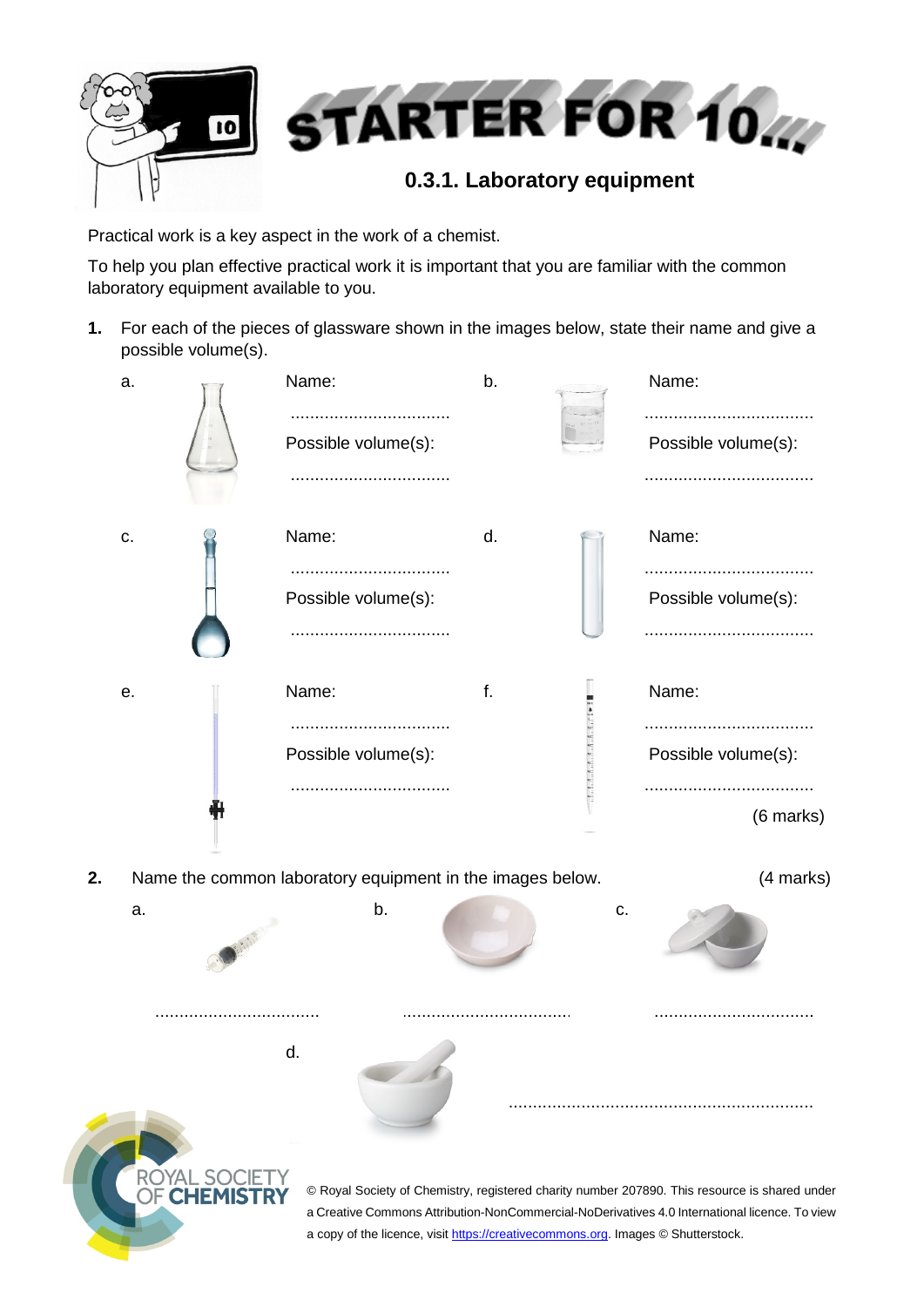

**1.** A student is looking at endothermic processes. He adds 2.0 g of ammonium nitrate to 50 cm<sup>3</sup> of water and measures the temperature change. He repeats the experiment three times.

His results are shown in the table below.

|             | <b>Temperature</b><br>at start | <b>Temperature</b><br>at end | <b>Temperature</b><br>change |
|-------------|--------------------------------|------------------------------|------------------------------|
| Run 1       | 21.0                           | $-1.1$                       | 22.1                         |
| Run 2       | 20                             | $-2$                         | 22                           |
| Run 3       | 20.2                           | 2                            | 18.2                         |
| <b>Mean</b> |                                |                              | 22.05                        |

Annotate the table to suggest **five ways** in which the table layout and the recording and analysis of his results could be improved. (5 marks)

**2.** For each of the experiments described below, design a table to record the results.

**Experiment 1:** Simon is investigating mass changes during chemical reactions. He investigates the change in mass when magnesium ribbon is oxidised to form magnesium oxide:

## magnesium +  $oxygen \rightarrow magnesium oxide$

He records the mass of an empty crucible. He places a 10 cm strip of magnesium ribbon in the crucible and records the new mass of the crucible. He heats the crucible strongly until all the magnesium ribbon has reacted to form magnesium oxide. He allows the crucible to cool before recording the mass of the crucible and magnesium oxide.

**Experiment 2:** Nadiya is investigating how the rate of a reaction is affected by concentration. She investigates the reaction between magnesium ribbon and hydrochloric acid.

magnesium + hydrochloric acid  $\rightarrow$  magnesium chloride + hydrogen

She places 25 cm<sup>3</sup> of hydrochloric acid with a concentration of 0.5 mol dm<sup>-3</sup> into a conical flask and fits a gas syringe. She adds a 3.0 cm strip of magnesium ribbon and measures the volume of hydrogen gas produced every 20 s for 3 minutes.

She repeats the experiment with hydrochloric acid with concentrations of 1.0 mol dm<sup>-3</sup> and then  $1.5$  mol dm<sup>-3</sup>.

(5 marks)



© Royal Society of Chemistry, registered charity number 207890. This resource is shared under a Creative Commons Attribution-NonCommercial-NoDerivatives 4.0 International licence. To view a copy of the licence, visi[t https://creativecommons.org.](https://creativecommons.org/) Images © Shutterstock.